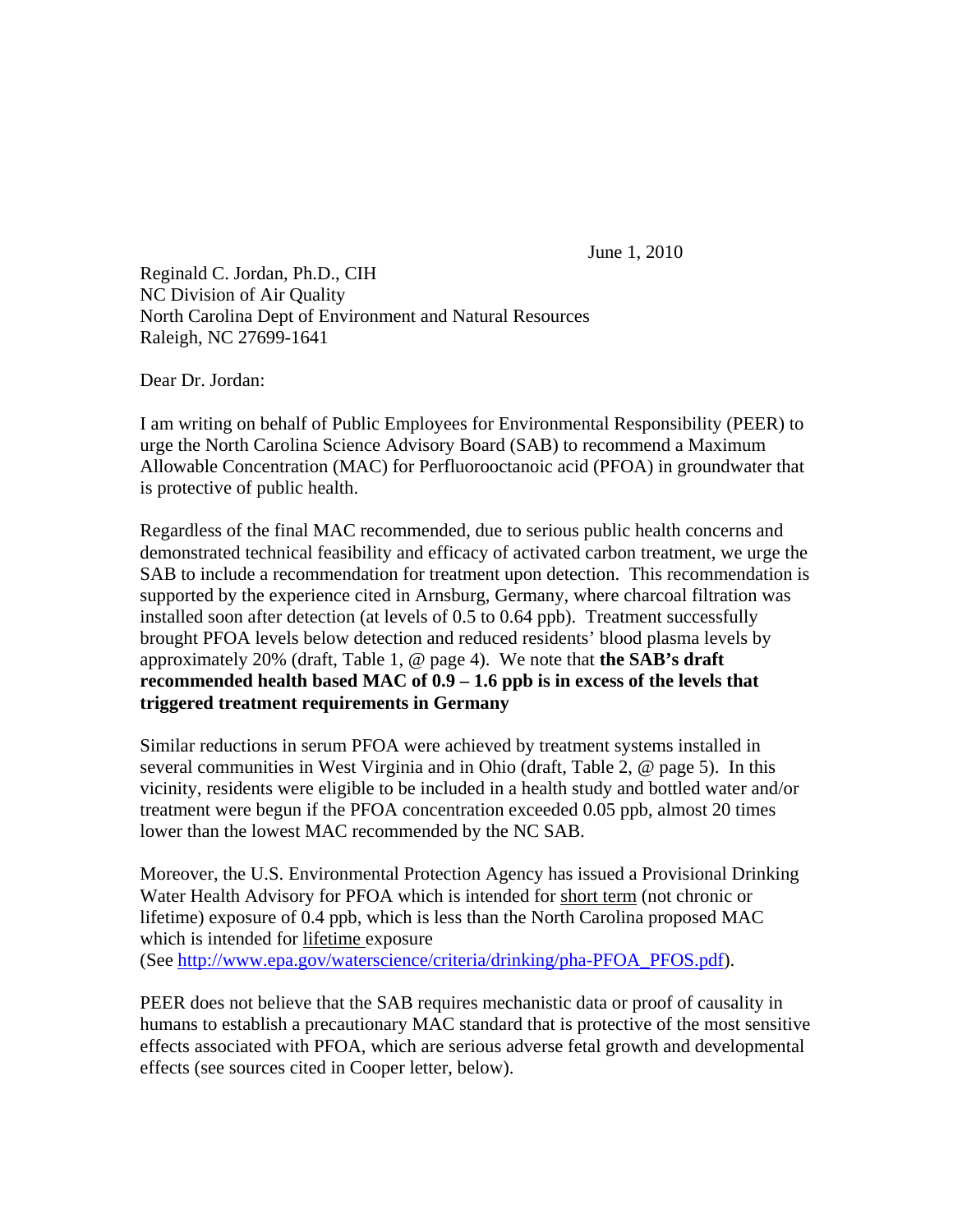We suggest that the SAB draft recommended range of  $0.9 - 1.6$  ppb may not be adequately protective due to:

 1) Over-reliance on the work of Dr. Tardiff of "The Sapphire Group" which is well known (see [http://www.thesapphiregroup.com/\)](http://www.thesapphiregroup.com/) for its representation of industrial clients; and

2) Application of uncertainty factors.

## **I) Over-reliance on the work of Dr. Tardiff**

We are concerned about the use of the paper authored by Dr. R.G. Tardiff and others from the Sapphire group as the primary basis for the SAB deliberations and recommendations.

Dr. Tardiff and his Sapphire group colleagues were funded to develop the risk assessment presented in the paper by DuPont and 3M, two companies who are responsible for contaminating the environment with PFOA (see

[http://www.thesapphiregroup.com/pdf%20documents/PFOA%20Press%20Release.pdf\)](http://www.thesapphiregroup.com/pdf%20documents/PFOA%20Press%20Release.pdf). In that capacity, Dr. Tardiff has incentives to select studies, interpret data, and resolve uncertainty to the benefit of his clients, DuPont and 3M.

The financial connections create an appearance that Dr. Tardiff's work on PFOA may not be independent and objective. Dr. Tardiff's apparent bias conflicts with the SAB's mission to conduct independent objective science. The SAB mission is to promote protection of public health by exercising sound, unbiased scientific judgment in making conservative and protective assumptions, data interpretations, and resolving uncertainty. At a minimum, transparency and scientific integrity require that Dr. Tardiff's financial conflicts be disclosed to the public.

Our concerns were heightened by a letter to the editor of the journal Food and Chemical Toxicology (April 19, 2010), in which Dr. Keith R. Cooper of Rutgers University raises serious concerns about Tardiff's analysis:

"…The journal's length limit for letters to the editor allows for discussion herein of only some of the most important of the **numerous errors, omissions, misrepresentations, and deviations from established risk assessment approaches in this [Tardiff et al] paper**.[…] It is my opinion that the authors (Tardiff et al) selectively chose the studies and endpoints considered in their analysis and used unconventional application of uncertainty factors in order to inflate their recommended health based drinking water levels. The concentrations given as safe for chronic exposure,  $0.88 - 7.7$  ug/L are not supported by either animal data or current epidemiological studies. Chronic exposure to these levels in drinking water would cause elevation of serum concentrations to levels associated with dose-related effects in humans and with permanent developmental effects in rodents. **Thus, chronic exposure to these levels cannot be considered to be protective of public health**." (emphasis added)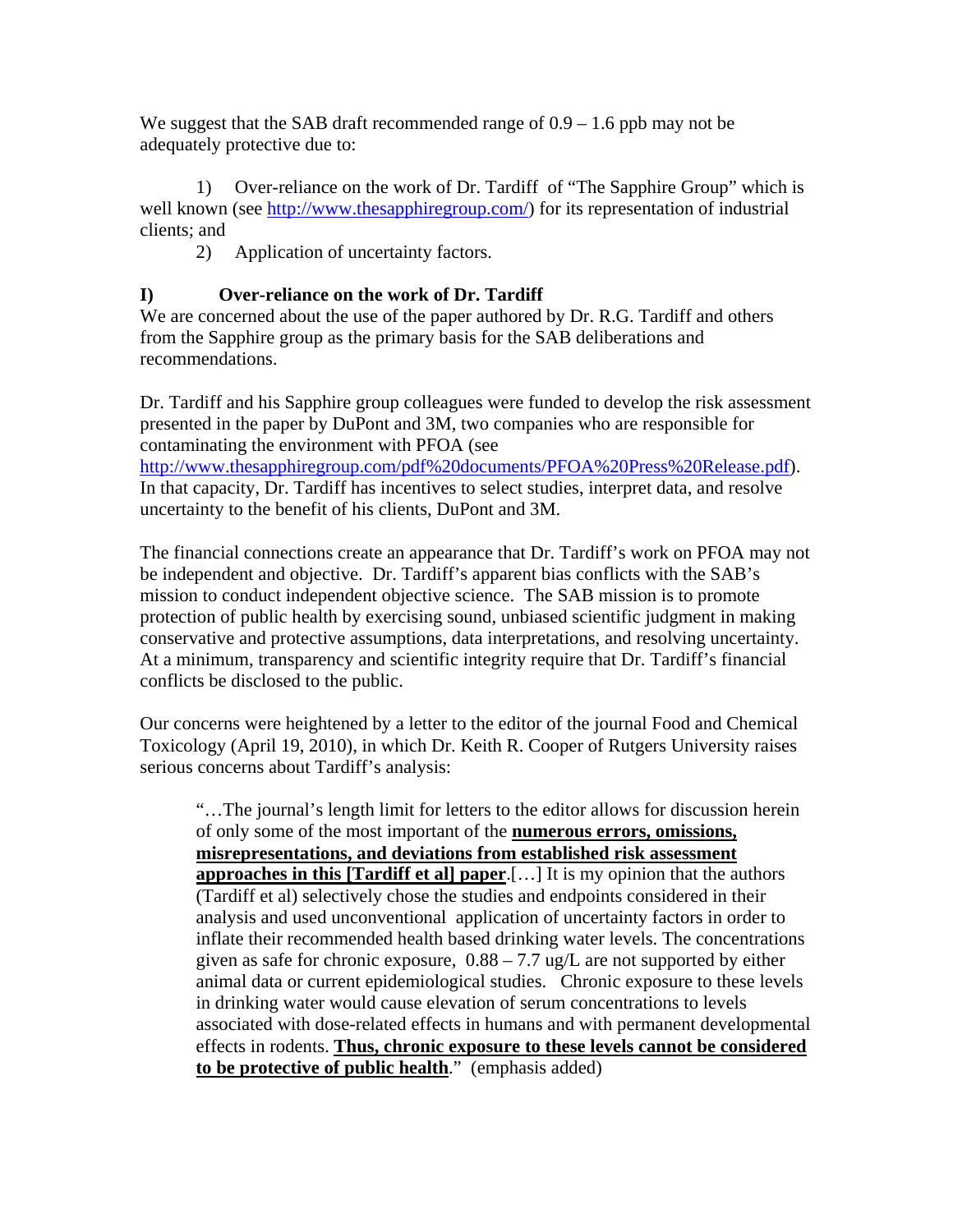We strongly urge the SAB to review Cooper's full analysis, considerthe sources cited by Cooper on developmental effects, and re-assess and more closely scrutinize the work of Dr. Tardiff.

Dr. Tardiff's work was reviewed by the SAB on August 26, 2009: <http://daq.state.nc.us/toxics/risk/sab/proceed/143.pdf> The October 21 and November 18, 2009 SAB minutes indicate that the SAB reviewed the risk assessment work of New Jersey and Minnesota, and discussed seeking New Jersey and Minnesota scientific reviews of the draft Risk Assessment. That apparently was not done. However, review of the minutes suggests that Dr. Tardiff was relied on as the source to critique the use of some uncertainty factors in the NJ risk assessment. We are concerned with this apparent asymmetrical situation.

SAB meeting minutes also show discussion and concern by Dr. Kenneth Rudo, North Carolina State Toxicologist, aboutDr. Tardiff's inappropriate use of uncertainty factors in his risk assessment. Dr. Rudo supported the use of uncertainty factors of 10 for each component in order to be more protective.

## **II) Use of uncertainty factors**

According to NCSAB Policy and Practices guidelines: <http://daq.state.nc.us/toxics/risk/sab/sabpolicy.shtml>

> "Following deliberation, the NCSAB develops a recommendation including a 'range of risks' for the compound being reviewed. NCSAB recommendations are part of a narrative (see model outline below) prepared by the NCSAB Liaison and approved by NCSAB members. The narrative is not an in-depth examination of the toxicology of the compound. Rather, it is a document that is intended to discuss the NCSAB recommendation, **with adequate explanation of all safety factors used, points of uncertainty or disagreement, a discussion on alternate recommendations and the resulting risks to the public health**, and a mathematical representation of the final risk assessment methodology." (emphasis added)

While the draft MAC recommendation does provide a narrative overview of the scientific literature, we do not believe there is full transparency and adequate explanation of all safety factors used and full discussion of points of uncertainty or disagreement.

This discussion is particularly warranted, as we sense that there is a high degree of scientific controversy regarding health risk of PFOA; because the SAB recommended MAC range deviates significantly from other state health based levels; and because the recommended range appears to be sensitive to study selection, target health endpoints, assumptions, data interpretations, and uncertainly factors used.

A more thorough discussion of these issues is warranted in order to adequately inform and meaningfully involve the public in the SAB recommendation. Complete